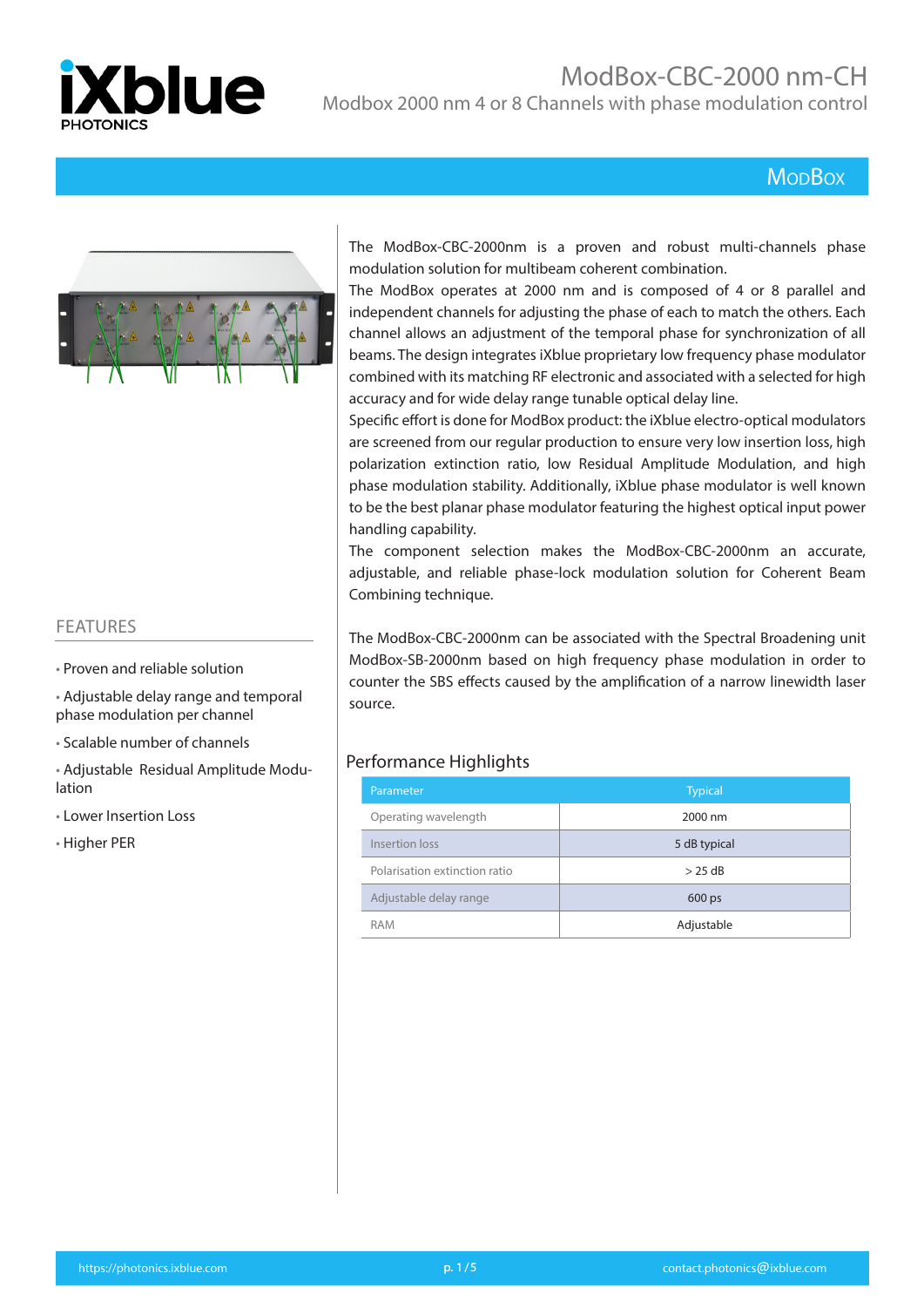

# ModBox-CBC-2000 nm-CH

Modbox 2000 nm 4 or 8 Channels with phase modulation control

**MoDBox** 

#### Functional Block Diagram



The ModBox-CBC-2000nm-xCH is an independant 4 or 8 channels, each integrates:

- an high speed temporal phase modulator,
- a modulator matching RF amplifier,
- a tunable and remotly controllable optical delay line.

The ModBox is a reciprocal modulation unit: each main input (respectively output) can be seen as an output (respectively input) without any alterations to the specification.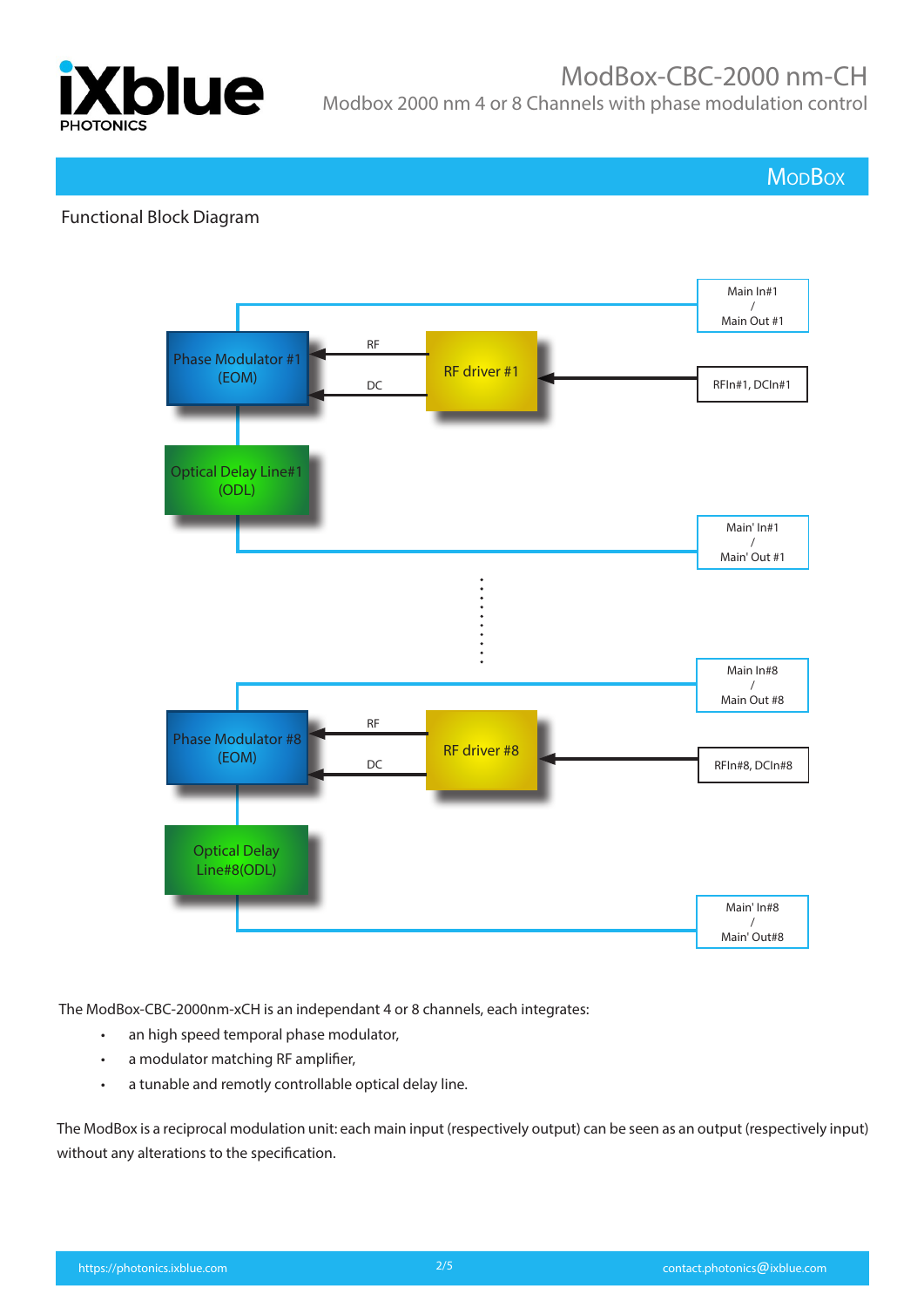

# ModBox-CBC-2000 nm-CH

Modbox 2000 nm 4 or 8 Channels with phase modulation control

### **MoDBox**

#### Input Specifications

| Parameter                              | Symbol <sup>1</sup> | Condition   | <b>Min</b>               | <b>Typ</b>               | Max.                     | Unit |
|----------------------------------------|---------------------|-------------|--------------------------|--------------------------|--------------------------|------|
| <b>Electrical Input Specifications</b> |                     |             |                          |                          |                          |      |
| Input RF voltage                       | $V_{RF\_IN}$        | 50 $\Omega$ | $\overline{\phantom{a}}$ | 110                      | $\overline{\phantom{0}}$ | mVpp |
| Input RF frequency                     | $F_{RF\_IN}$        | 50 $\Omega$ | $\overline{\phantom{a}}$ | $\overline{\phantom{a}}$ | 200                      | MHz  |
| Input DC voltage                       | $V_{DC\_IN}$        | 50 $\Omega$ | $\overline{\phantom{0}}$ | ±250                     | $\overline{\phantom{0}}$ | mV   |

#### Output Specifications (1)

| Parameter                     | Symbol                            | <b>Condition</b>                                  | Min            | Typ                      | <b>Max</b>               | Unit           |
|-------------------------------|-----------------------------------|---------------------------------------------------|----------------|--------------------------|--------------------------|----------------|
| Operating wavelength          | λ                                 | ۰                                                 | 1900           | 2000                     | 2200                     | nm             |
| Maximum insertion loss        | IL                                | Including $\Delta I L_{\text{opt}}$ / Per channel |                | 5                        | 6                        | dB             |
| Insertion loss uniformity     | $\Delta \mathsf{IL}_\mathsf{ODL}$ | Loss variation over delay range                   |                | 0.5                      | $\overline{a}$           | dB             |
| Insertion loss inter-channels | $\Delta$ IL                       |                                                   |                | 0.8                      |                          | dB             |
| Polarisation extinction ratio | <b>PER</b>                        | Optimized for 2000 nm                             | 25             | 30                       | ٠                        | dB             |
| Temporal modulation           | <b>BW</b>                         | From EOM                                          |                | $\overline{\phantom{a}}$ | 200                      | <b>MHz</b>     |
| Adjustable delay range        | <b>DR</b>                         | ODL, remotely controllable                        |                | 600                      |                          | ps             |
| Inter-channel delay range     | $\triangle$ DR                    |                                                   | $\Omega$       | $\overline{\phantom{a}}$ | 150                      | ps             |
| Delay resolution              | <b>DRes</b>                       | ۰                                                 | $\overline{a}$ | 2.6                      | $\overline{\phantom{a}}$ | f <sub>S</sub> |
| Optical return loss           | <b>ORL</b>                        |                                                   | $-40$          | $-45$                    |                          | dB             |
| RF driver gain                | G                                 | DC & RF                                           | $25^{(2)}$     | $26^{(2)}$               | $\overline{\phantom{a}}$ | dB             |
| Modulation rise & fall times  | $Rt$ / Ft                         | $20 \% - 80 \%$                                   | 8              |                          |                          | ns             |

(1): The proposed system/components will properly work either with a kHz linewidth laser as well as with a 27 GHz one. (2): The driver's gain will be not affected by the temperature when it ranges 25 °C  $\pm$  10 °C.

#### Absolute Maximum Ratings

Stresses in excess of the absolute maximum ratings can cause permanent damage to the device. These are absolute stress ratings only. Functional operation of the device is not implied at these or any other conditions in excess of those given in the operational sections of the data sheet. Exposure to absolute maximum ratings for extended periods can adversely affect device reliability.

| Parameter             | Symbol     |                                  | Min | <b>Max</b> | <b>Unit</b> |
|-----------------------|------------|----------------------------------|-----|------------|-------------|
| RF input voltage      | EV.        | $\overline{\phantom{a}}$         | -   | 10         | Vpp         |
| DC input voltage      | $DCV_{IN}$ | $\overline{\phantom{a}}$         | -   | ±1         |             |
| Optical input power   | $OP_{in}$  | To the EOM input port (Main In)  |     | 25         | dBm         |
|                       |            | To the ODL input port (Main' In) |     | 27         | dBm         |
| Operating temperature | OT         |                                  | 0   | $+55$      | $\circ$     |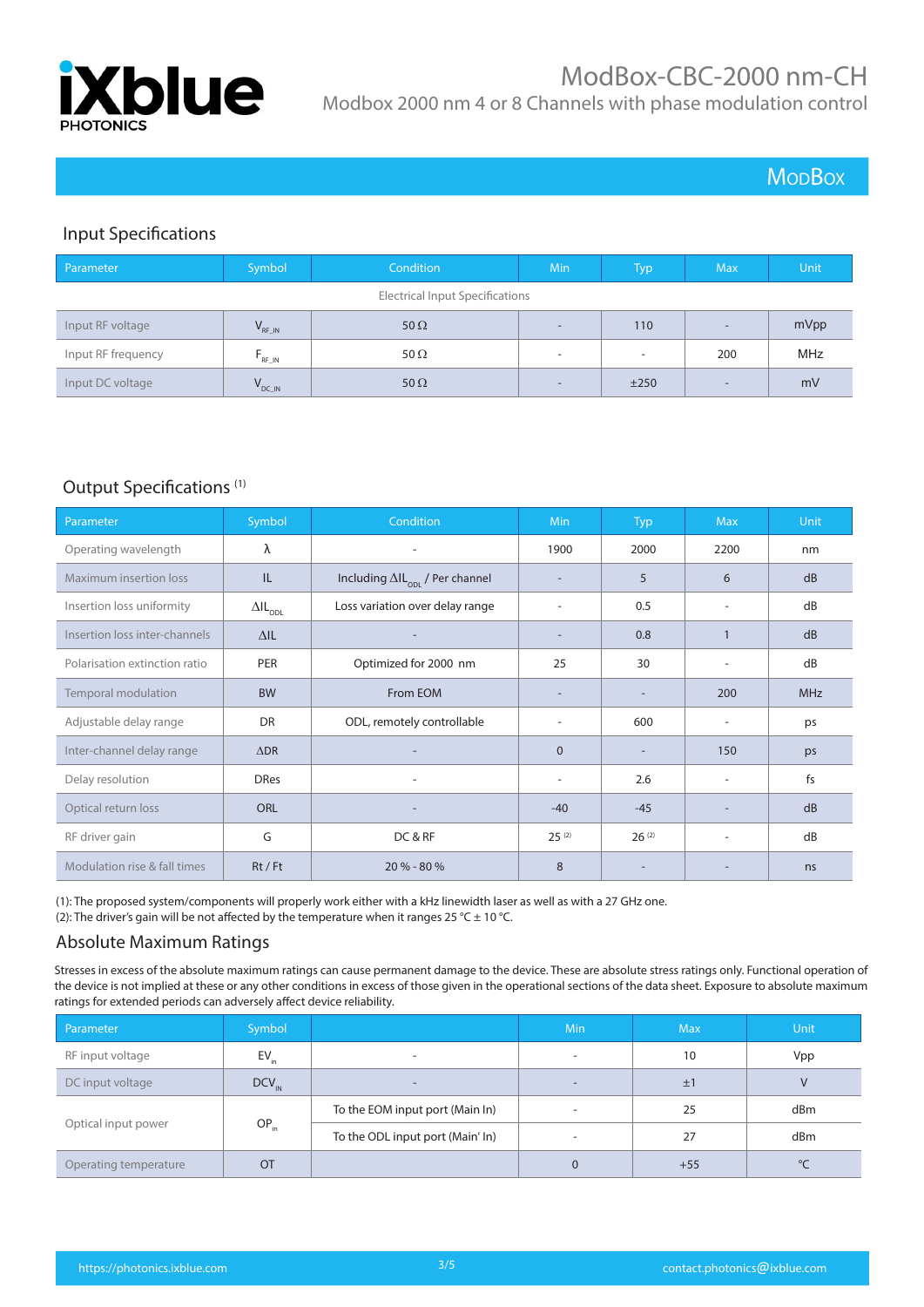

**MopBox** 

#### Software interface

The ModBox-CBC is coming with a Graphical User Interface (GUI) allowing the controls of the Optical Delay Lines delays. Each channel can be adjusted individually.